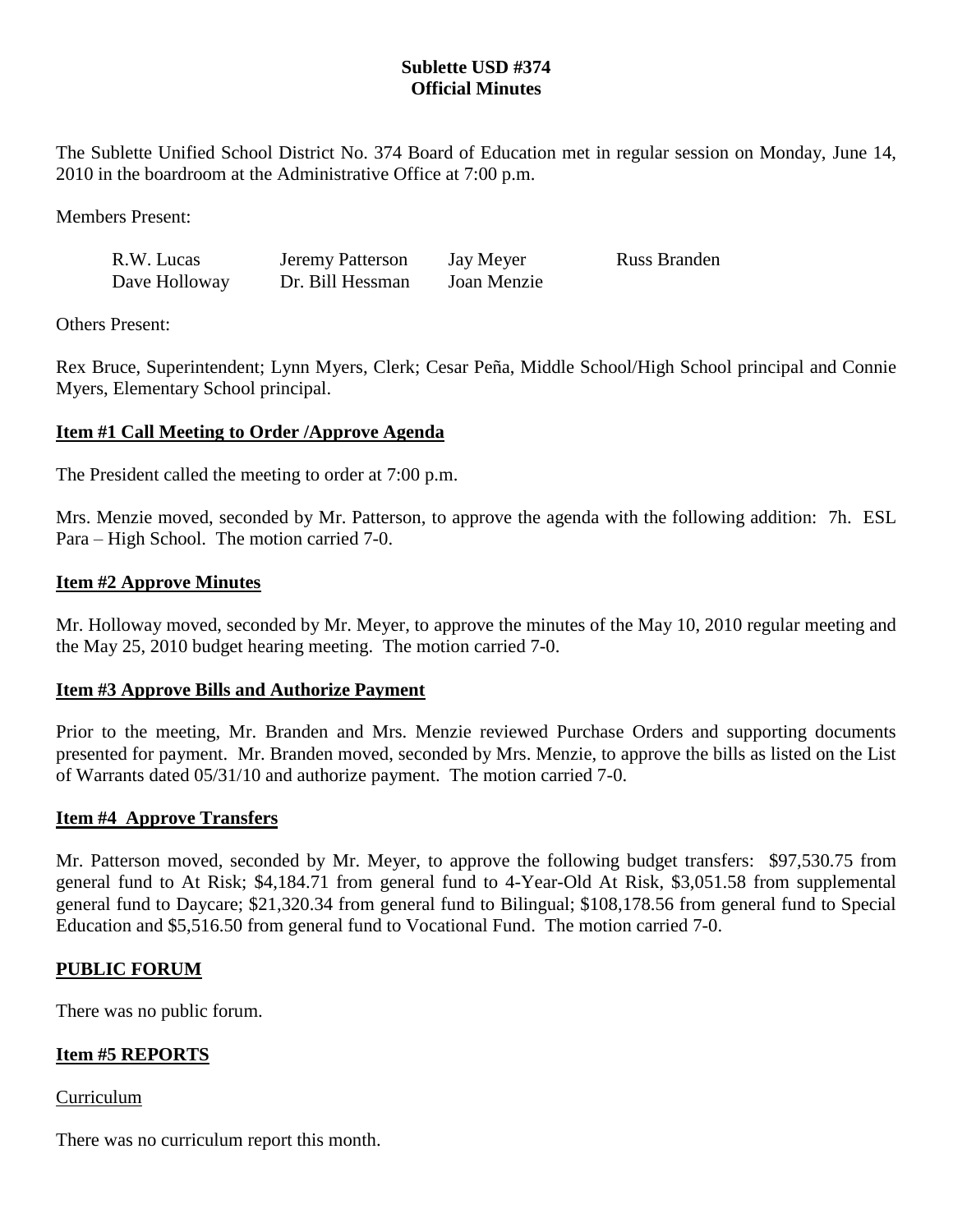Board Minutes Page 2 June 14, 2010

#### Principals

Mrs. Myers presented the Elementary School student and staff handbooks and explained the changes to the Board.

Mr. Pena presented the High School student handbook and explained the changes to the Board.

# SWPRSC/HPEC

Mr. Meyer gave the SWPRSC report and Mr. Lucas gave the HPEC report.

# **Superintendent**

Mr. Bruce updated the board on repairs to the parking lot in back of the High School and gave a progress report on repairs to the wind generator.

# **Item #6 Executive Session Non-Elected Personnel**

Mrs. Meyer moved, seconded by Mrs. Menzie, to go into executive session to discuss non-elected personnel, in order to protect the privacy interest of an identifiable individual(s), to include Mr. Bruce, Mrs. Myers and Mr. Pena in executive session, and to reconvene to open session in the boardroom at 8:30 p.m. The motion carried 7-0.

The Board reconvened to open session at 8:30 p.m.

# **Item #7 Contract Approval**

- a. M.S. Science H.S. Chemistry Mr. Meyer moved, seconded by Mr. Holloway, to approve Carlotta Patterson as the Middle School Science and High School Chemistry teacher. The motion carried 6-1. Mr. Patterson abstained.
- b. Instrumental Music Mr. Patterson moved, seconded by Mrs. Menzie, to approve Don Bishop as the Instrumental Music and High School Spanish teacher. The motion carried 7-0.
- c. High School Dishwasher Dr. Hessman moved, seconded by Mr. Meyer, to approve Leticia Trejo as the High School dishwasher. The motion carried 7-0
- d. Title Para

Dr. Hessman moved, seconded by Mr. Branden, to approve Carrie Barrick as the Elementary School Title I paraprofessional. The motion carried 7-0.

e. Classified Personnel

Mrs. Menzie moved, seconded by Mr. Patterson to approve the list of classified personnel as presented for the 2010/2011 school year. The motion carried 7-0.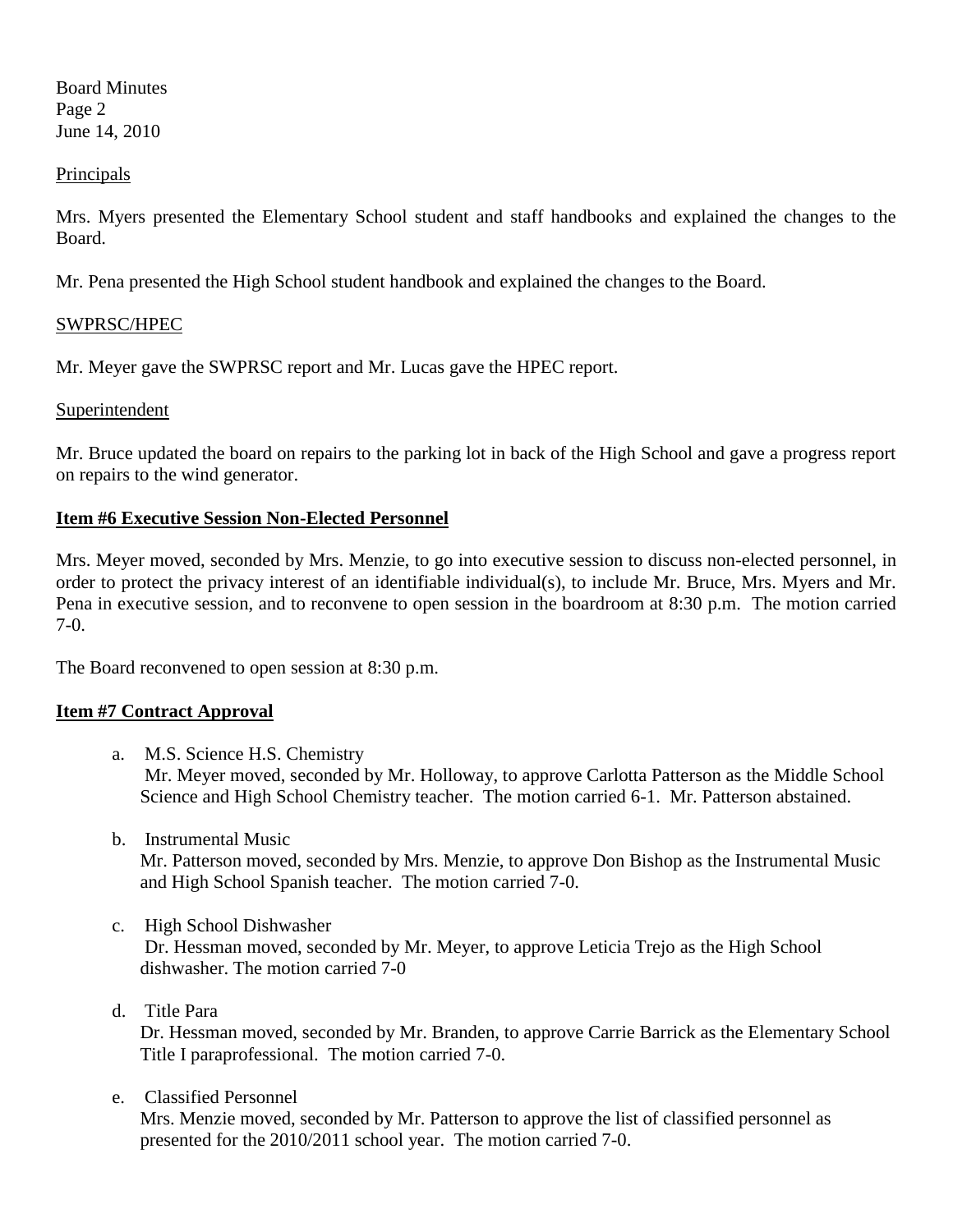f. Certified Positions

Mrs. Menzie moved, seconded by Dr. Hessman, to approve the list of certified personnel as presented for the 2010/2011 school year. The motion carried 7-0.

g. Supplemental Positions

Dr. Hessman moved, seconded by Mr. Holloway, to approve the list of supplemental positions as presented for the 2010/2011 school year. The motion carried 7-0.

h. High School ESL Para Dr. Hessman moved, seconded by Mr. Meyer, to approve Johnathan Ornelas as the High School ESL paraprofessional. The motion carried 7-0.

#### **Item #8 Consider Resignations**

Mr. Patterson moved, seconded by Mrs. Menzie, to accept the resignations of Katie Short as High School assistant volleyball coach and Lucas Ziegler as High School assistant basketball coach. The motion carried 7-0.

#### **Item #9 KASB Workers Compensation**

Mrs. Menzie moved, seconded by Mr. Meyer, to approve the KASB Workers Compensation policy for the 2010/2011 school year. The motion carried 7-0.

#### **Item #10 Consider HVAC bids**

The bids have not been received; this item was tabled until the next meeting.

#### **Item #11 Goal Setting**

The goal setting meeting with KASB will be August 3, 2010 at 7:00 p.m.

#### **Item #12 Miscellaneous**

a. June 28, 2010 End of Year Meeting 12:00 p.m. in the Boardroom.